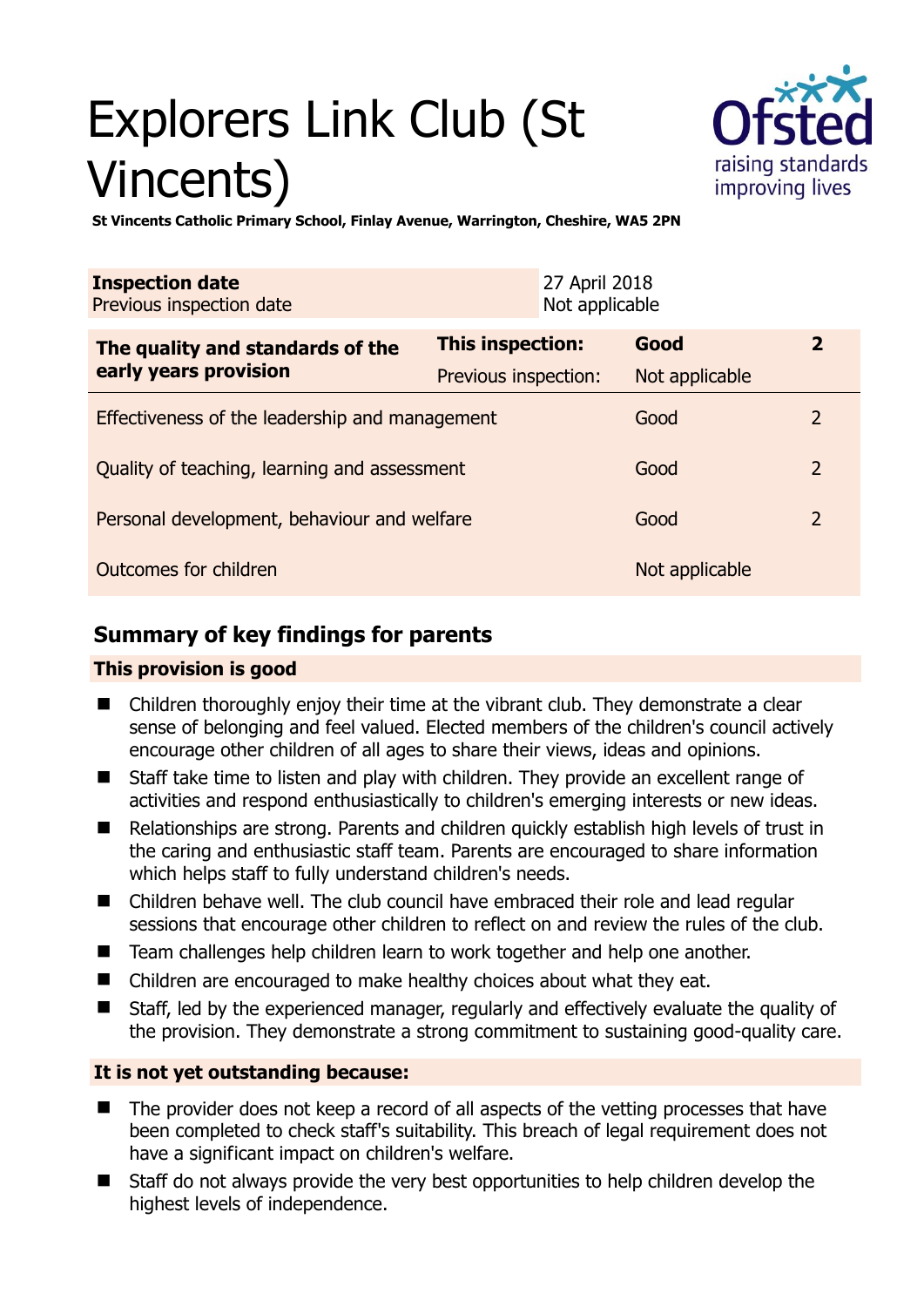## **What the setting needs to do to improve further**

#### **To meet the requirements of the early years foundation stage the provider must:**

#### **Due Date**

■ keep a record of the full range of vetting processes that have been 14/05/2018 completed to evidence the suitability of staff.

#### **To further improve the quality of the early years provision the provider should:**

 $\blacksquare$  provide further opportunities for children to develop their independence and manage age-appropriate tasks.

#### **Inspection activities**

- The inspector observed activities indoors and assessed the impact on children's enjoyment and development.
- The inspector met with the manager and spoke to staff at appropriate times throughout the inspection.
- The inspector looked at relevant documentation and discussed the provider's selfevaluation and plans for improvement.
- The inspector spoke to children and parents during the inspection and took account of their views.
- $\blacksquare$  The inspector checked evidence of the suitability of staff working in the club.

#### **Inspector**

Vickie Halliwell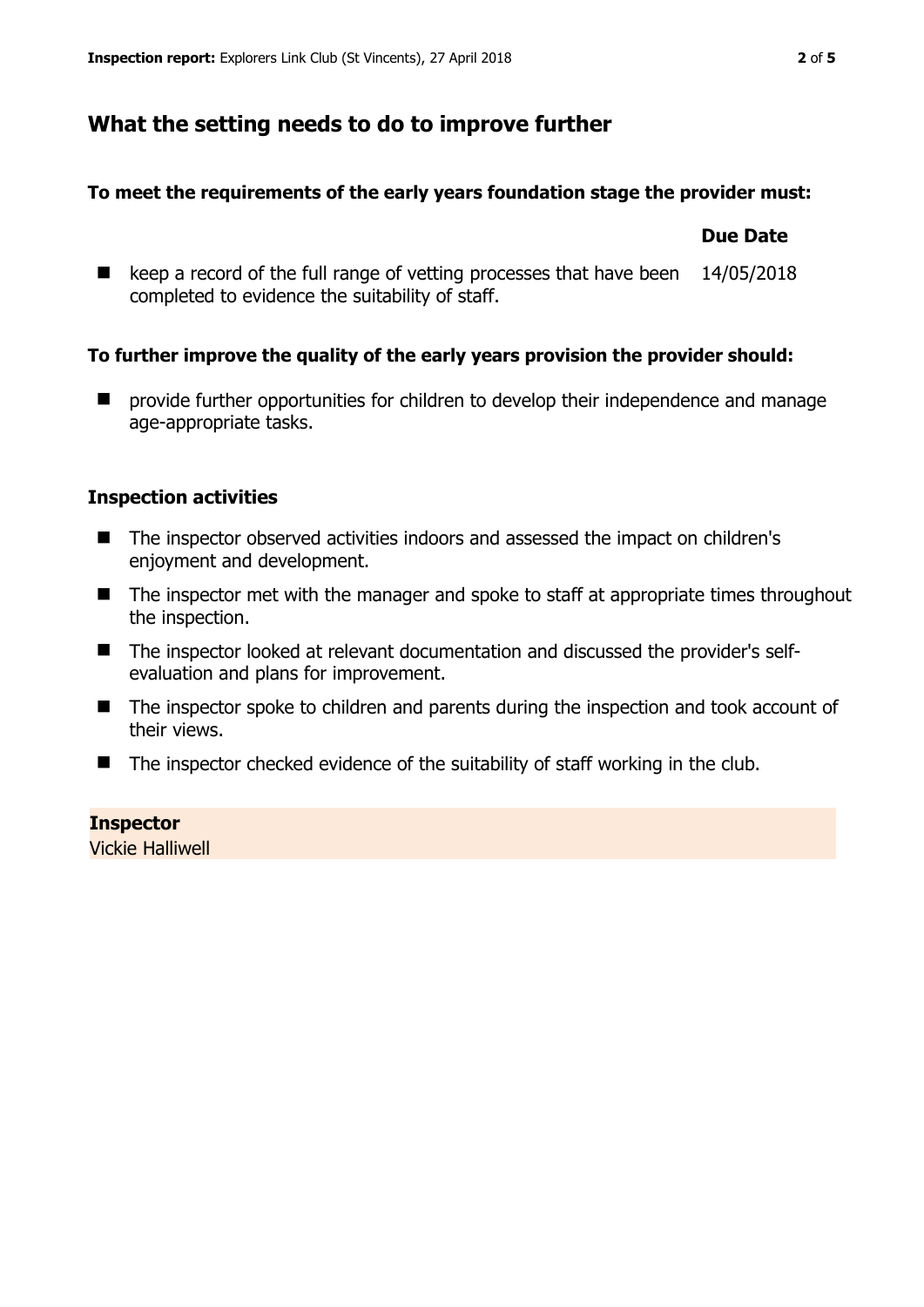# **Inspection findings**

### **Effectiveness of the leadership and management is good**

The arrangements for safeguarding are effective. Staff are aware of the indicators of abuse and know the procedures to follow should they have any concerns about a child in their care. All staff have recently completed training to ensure they have an up-to-date knowledge and understanding of wider child protection issues and current government guidance. The manager implements appropriate vetting procedures. This includes ensuring all staff complete a criminal record check before they start to work with children. However, the manager does not keep a record of any further checks she undertakes, for example, references she has obtained. The very experienced and well-qualified manager continuously reviews staff's practice. Staff benefit from regular monitoring and one-to-one meetings to support their professional development. Risk assessments are regularly reviewed and all potential hazards are minimised to ensure children can move and play safely. Well-organised collection procedures help to keep children safe as they are escorted to and from their respective classroom.

## **Quality of teaching, learning and assessment is good**

Children enjoy a wide range of interesting and challenging experiences that effectively complements their time in school. Close partnership working with teachers in the school, means staff are very well informed about what children are learning during the school day. Staff make excellent use of this information to further extend children's experiences. For example, after learning about St George, children enjoy a host of creative activities and have the opportunity to talk about what they have learnt. Children become fully absorbed as they use intricate pieces to decorate princess puppets. Delighted with their creations children proudly show their puppets to those around them. Supported by enthusiastic staff, children confidently organise an impromptu puppet show. Children happily explore the familiar surroundings and make meaningful choices about what they play with. They select their own games and invite others to join them as they play.

#### **Personal development, behaviour and welfare are good**

Good relationships with their key person and the wider staff team help children to form secure attachments. This provides a strong foundation for their emotional well-being. Children move easily and happily between their school and the club. Staff listen to children with interest and ask open-ended questions that encourage lively discussions. Staff are sensitive to children's individual care needs. Children are confident and their personal development is exceptionally well promoted. Children are motivated by the range of activities provided. Staff effectively support children to develop and value the attitudes they need to be good learners in school and to contribute positively to wider society.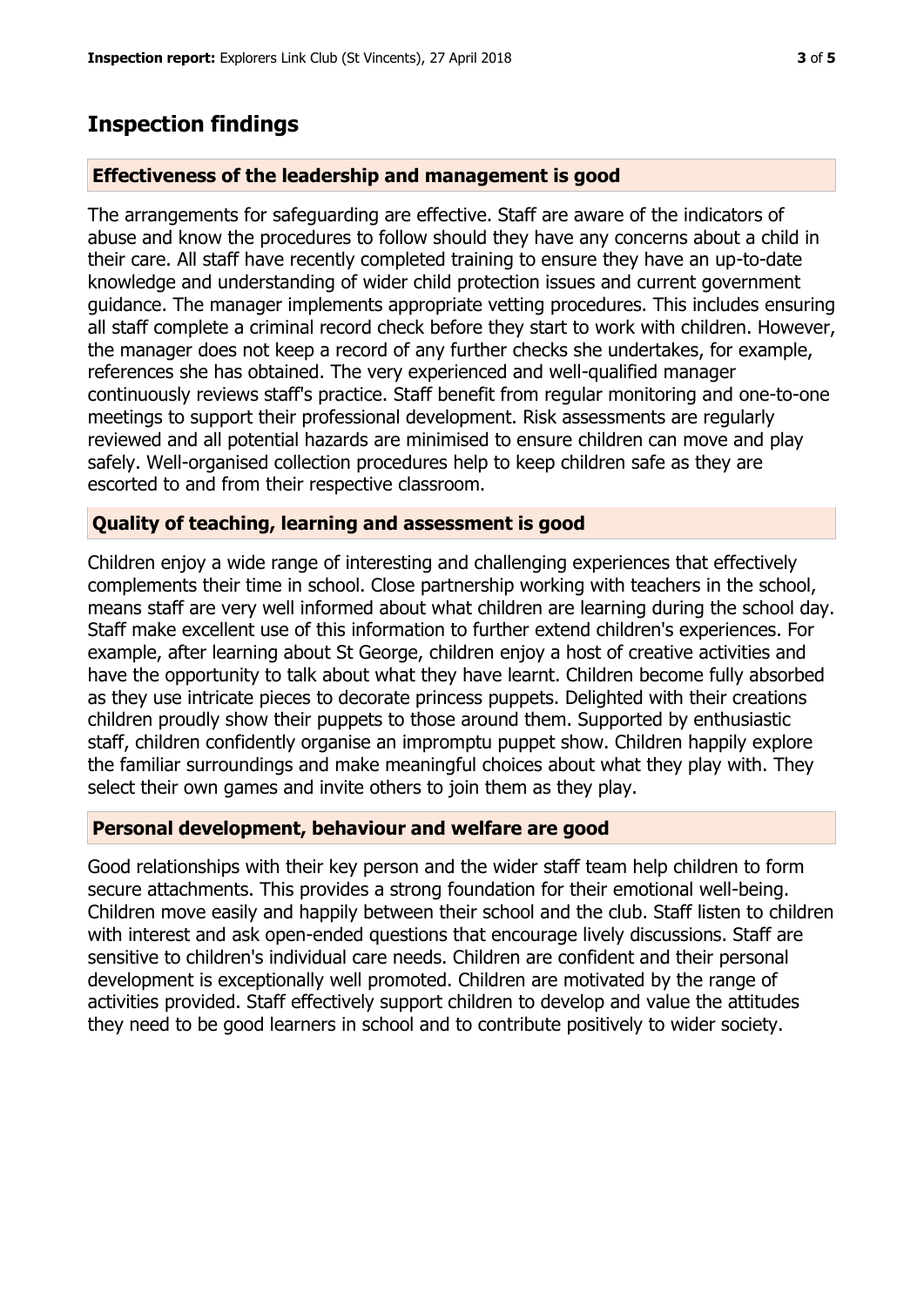# **Setting details**

| Unique reference number                             | EY501732                                                                             |  |
|-----------------------------------------------------|--------------------------------------------------------------------------------------|--|
| <b>Local authority</b>                              | Warrington                                                                           |  |
| <b>Inspection number</b>                            | 1052346                                                                              |  |
| <b>Type of provision</b>                            | Out of school provision                                                              |  |
| Day care type                                       | Childcare - Non-Domestic                                                             |  |
| <b>Registers</b>                                    | Early Years Register, Compulsory Childcare<br>Register, Voluntary Childcare Register |  |
| Age range of children                               | $4 - 11$                                                                             |  |
| <b>Total number of places</b>                       | 20                                                                                   |  |
| Number of children on roll                          | 60                                                                                   |  |
| Name of registered person                           | Linda Anne Lowe                                                                      |  |
| <b>Registered person unique</b><br>reference number | RP905620                                                                             |  |
| Date of previous inspection                         | Not applicable                                                                       |  |
| <b>Telephone number</b>                             | 01925 726544                                                                         |  |

Explorers Link Club (St Vincents) registered in 2016. The club employs four members of childcare staff. Of these, three hold appropriate early years qualifications at level 3. The club provides sessions from 7.45am to 8.45am and from 3pm to 6pm, Monday to Friday, during term times.

This inspection was carried out by Ofsted under sections 49 and 50 of the Childcare Act 2006 on the quality and standards of provision that is registered on the Early Years Register. The registered person must ensure that this provision complies with the statutory framework for children's learning, development and care, known as the early years foundation stage.

Any complaints about the inspection or the report should be made following the procedures set out in the guidance 'Complaints procedure: raising concerns and making complaints about Ofsted', which is available from Ofsted's website: www.gov.uk/government/organisations/ofsted. If you would like Ofsted to send you a copy of the guidance, please telephone 0300 123 4234, or email enquiries@ofsted.gov.uk.